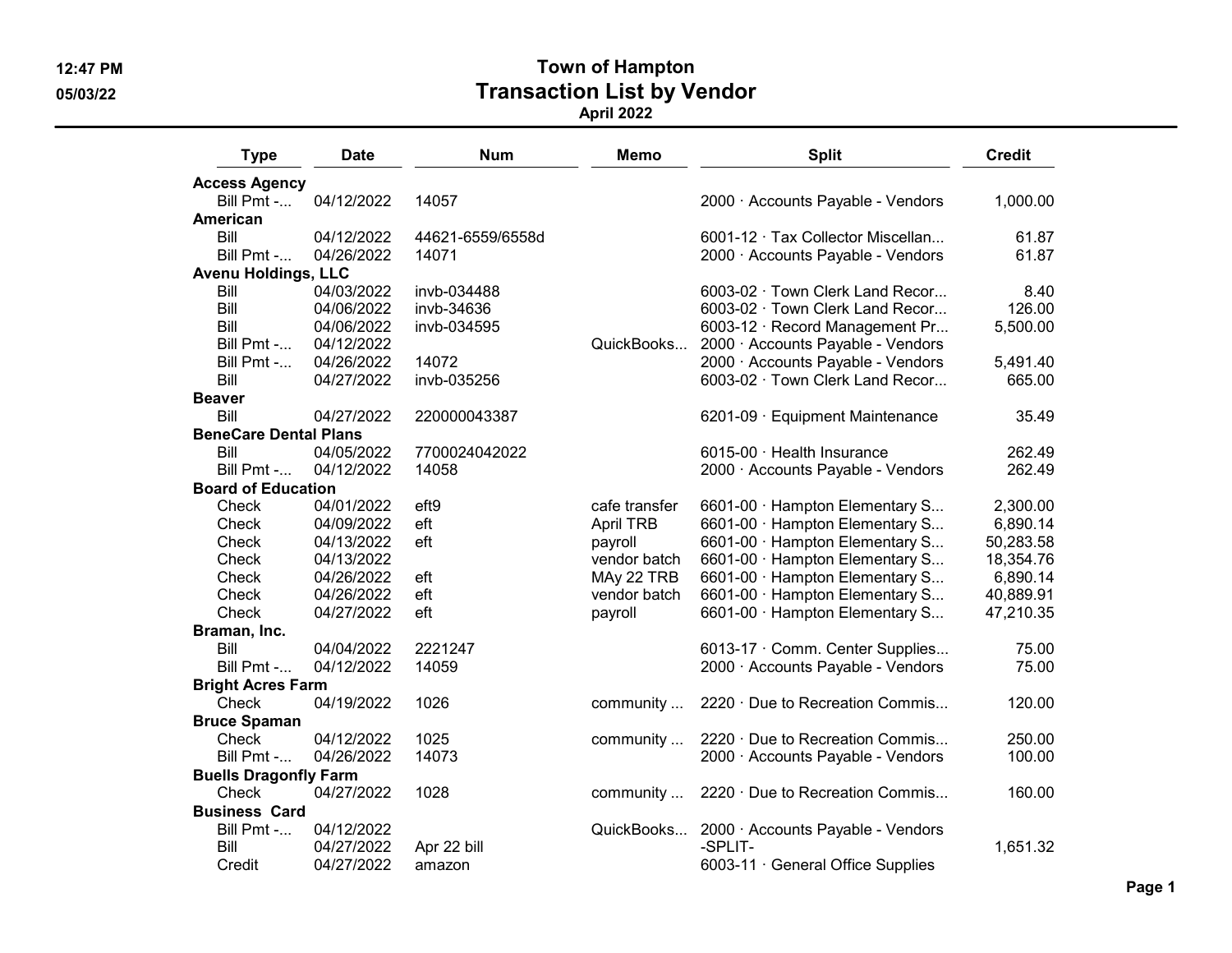Canon

CDW

**Charter** 

**Chronicle** 

CIRMA

### 12:47 PM Town of Hampton 05/03/22 Transaction List by Vendor April 2022

Type Date Num Memo Split Credit Bill 04/12/2022 28374292 6007-01 · Town Hall Photocopier /... 409.68 04/26/2022 14074 2000 · Accounts Payable - Vendors 409.68 Bill Pmt -... 04/26/2022 14075 2000 · Accounts Payable - Vendors 90.00 Bill 04/05/2022 0006730040522 6013-05 · Town Hall Cable 109.98 Bill Pmt -... 04/26/2022 14076 2000 · Accounts Payable - Vendors 109.98 Bill Pmt -... 04/12/2022 14043 2000 · Accounts Payable - Vendors 134.67 Bill 04/30/2022 Apr 22 bill -SPLIT- 720.49 Bill Pmt -... 04/12/2022 14060 2000 · Accounts Payable - Vendors 4,925.50 ConnectiCare, Inc. Bill 04/08/2022 00416184096 6015-00 · Health Insurance 10,057.92 Bill Pmt -... 04/26/2022 14085 2000 · Accounts Payable - Vendors 10,057.92 CT Town Clerk's Association Bill 04/27/2022 Haddad class 6003-08 · Town Clerk Conference... 100.00 Cunningham Bill 04/01/2022 tax refund 5000 · Taxes 20.17 Bill Pmt -... 04/12/2022 14044 2000 · Accounts Payable - Vendors 20.17 Dave Demontigny Bill 04/27/2022 5891 -SPLIT- 150.00 Dept. of Energy &Environmental Protection Bill 04/05/2022 Mar. 22 qu report 6010-04 · DEP Land Use Fees 116.00 Bill Pmt -... 04/12/2022 14045 2000 · Accounts Payable - Vendors 116.00 Donahue General Contractors Bill Pmt -... 04/12/2022 14061 2000 · Accounts Payable - Vendors 2,137.20 Donahue, Patricia Bill Pmt -... 04/12/2022 14062 1406 - 2000 · Accounts Payable - Vendors 4,386.00 **Eversource** Bill 04/01/2022 street Apr 22 6013-12 · Street Lights 30.29 Bill Pmt -... 04/12/2022 14063 2000 · Accounts Payable - Vendors 30.29 Bill 04/20/2022 ccenter Apr 22 6013-10 · Comm Center Electricity 150.57 Bill  $04/20/2022$  garage Apr 22 6013-07 · Town Garage Electricity 45.65 Bill 04/20/2022 Apr 22 garage 6013-07 · Town Garage Electricity 565.45 Bill 04/20/2022 trans. Apr 22 6013-01 · Transfer Station Electric... 90.41 Bill 04/20/2022 thall Apr 22 6013-03 · Town Hall Electricity 454.48 Bill Pmt -... 04/26/2022 14086 2000 · Accounts Payable - Vendors 1,306.56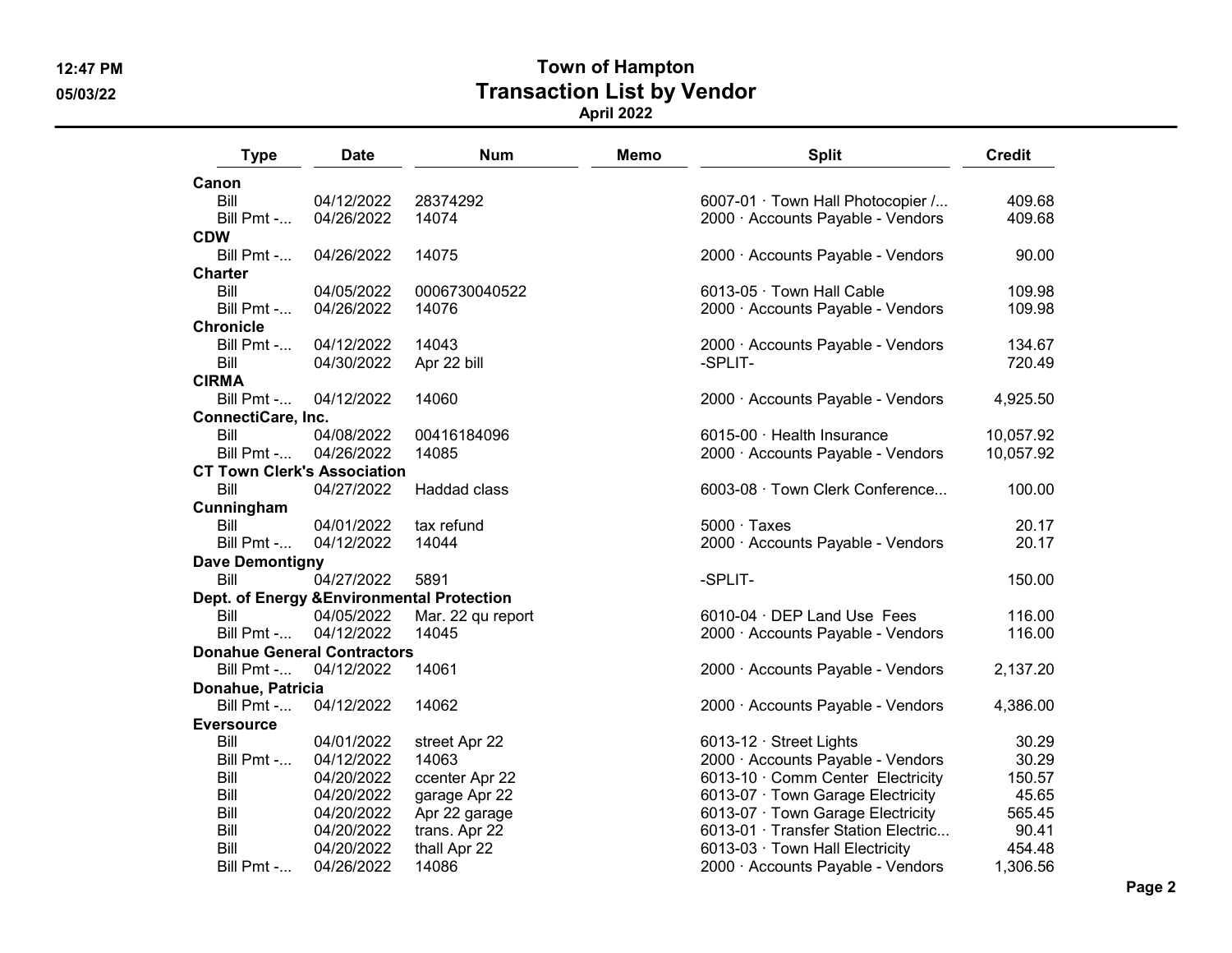| <b>Type</b>                     | <b>Date</b> | <b>Num</b>                              | <b>Memo</b> | <b>Split</b>                      | <b>Credit</b> |
|---------------------------------|-------------|-----------------------------------------|-------------|-----------------------------------|---------------|
| <b>Frontier</b>                 |             |                                         |             |                                   |               |
| Bill                            | 04/09/2022  | garage April 22                         |             | 6013-09 · Town Garage Telephone   | 113.67        |
| Bill                            | 04/09/2022  | town hall April 22                      |             | 6013-06 · Town Hall Telephone     | 324.06        |
| Bill Pmt -                      | 04/26/2022  | 14077                                   |             | 2000 · Accounts Payable - Vendors | 437.73        |
| Haddad, C.                      |             |                                         |             |                                   |               |
| Bill                            | 04/12/2022  | April town clerk mi                     |             | 6003-06 · Town Clerk Mileage      | 11.70         |
| Bill Pmt -                      | 04/12/2022  | 14064                                   |             | 2000 · Accounts Payable - Vendors | 11.70         |
| Hain Materials Corp.            |             |                                         |             |                                   |               |
| Bill $Pmt$ -                    | 04/12/2022  | 14046                                   |             | 2000 · Accounts Payable - Vendors | 131.46        |
| <b>Halloran &amp; Sage</b>      |             |                                         |             |                                   |               |
| Bill                            | 04/08/2022  | 11381831                                |             | 6010-08 · Planning & Zoning Lega  | 80.00         |
| Bill Pmt -                      | 04/12/2022  | 14065                                   |             | 2000 · Accounts Payable - Vendors | 80.00         |
| Heon, Jody                      |             |                                         |             |                                   |               |
| Bill Pmt -                      | 04/12/2022  | 14047                                   | VOID:       | 2000 · Accounts Payable - Vendors |               |
| <b>Hyundai Lease Titling</b>    |             |                                         |             |                                   |               |
| Bill                            | 04/01/2022  | tax refund                              |             | $5000 \cdot$ Taxes                | 118.85        |
| Bill Pmt -                      | 04/12/2022  | 14048                                   |             | 2000 · Accounts Payable - Vendors | 118.85        |
| <b>Kainen</b>                   |             |                                         |             |                                   |               |
| Bill Pmt -                      | 04/12/2022  | 14066                                   |             | 2000 · Accounts Payable - Vendors | 275.00        |
| <b>KB Ambulance Corps.Inc.</b>  |             |                                         |             |                                   |               |
| Bill                            | 04/22/2022  | 778                                     |             | -SPLIT-                           | 15,272.95     |
| Bill Pmt -                      | 04/26/2022  | 14087                                   |             | 2000 · Accounts Payable - Vendors | 15,272.95     |
| <b>Kimball Midwest</b>          |             |                                         |             |                                   |               |
| Bill Pmt -                      | 04/12/2022  | 14067                                   |             | 2000 · Accounts Payable - Vendors | 130.04        |
| Kinsley Group, Inc.             |             |                                         |             |                                   |               |
| Bill                            | 04/27/2022  | sched0148751                            |             | 6201-07 · Town Garage and Gen     | 300.00        |
| Bill                            | 04/27/2022  | schec0148752                            |             | 6007-03 · Town Hall & Generator   | 525.00        |
| <b>Mark Thomas Tripoli</b>      |             |                                         |             |                                   |               |
| Bill Pmt -                      | 04/12/2022  | 14049                                   |             | 2000 · Accounts Payable - Vendors | 340.00        |
| Bill                            | 04/30/2022  | 2138                                    |             | 6007-03 · Town Hall & Generator   | 425.00        |
|                                 |             | Mid-Northeast Recycling Operating Comm. |             |                                   |               |
| Bill                            | 04/04/2022  | Jan - Mar 22                            |             | 6300-06 · Sanitation - MIDNEROC   | 155.65        |
| Bill Pmt -                      | 04/12/2022  | 14068                                   |             | 2000 · Accounts Payable - Vendors | 155.65        |
| <b>Municipal Emergency Svcs</b> |             |                                         |             |                                   |               |
| Bill                            | 04/14/2022  | in1700926                               |             | 6007-04 · Town Hall Fire Extingui | 483.97        |
| Bill Pmt -                      | 04/26/2022  | 14088                                   |             | 2000 · Accounts Payable - Vendors | 483.97        |
| <b>NESC</b>                     |             |                                         |             |                                   |               |
| Bill Pmt -                      | 04/12/2022  | 14050                                   |             | 2000 · Accounts Payable - Vendors | 370.00        |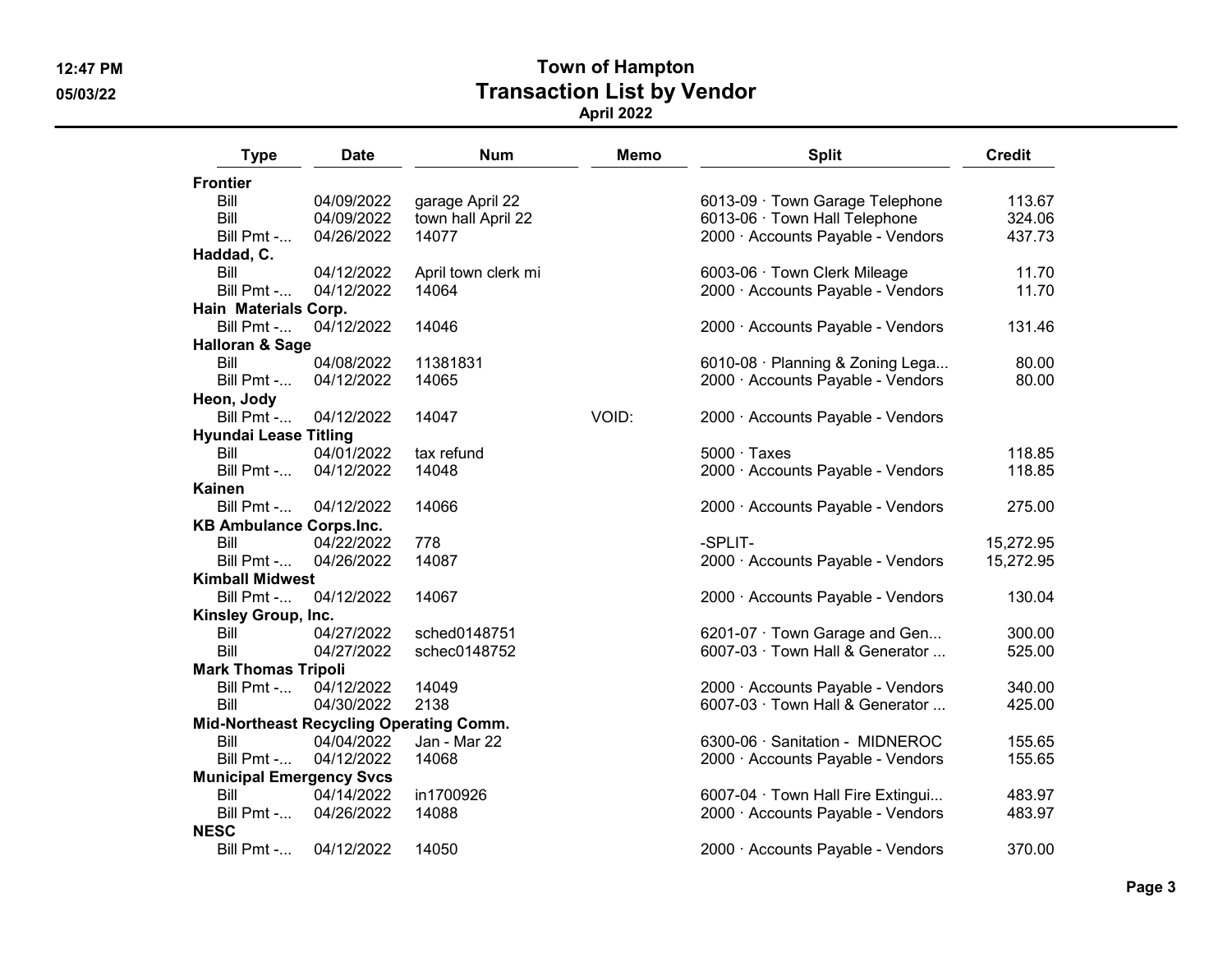| <b>Type</b>                       | <b>Date</b>            | <b>Num</b>          | <b>Memo</b> | <b>Split</b>                       | <b>Credit</b> |
|-----------------------------------|------------------------|---------------------|-------------|------------------------------------|---------------|
| <b>No Freeze</b>                  |                        |                     |             |                                    |               |
| Bill                              | 04/27/2022             | 21-22 donation      |             | 6409-00 · No Freeze Shelter        | 200.00        |
| <b>Pebble Brook Maple</b>         |                        |                     |             |                                    |               |
| Check                             | 04/19/2022             | 1027                | community   | 2220 Due to Recreation Commis      | 120.00        |
| <b>PHHS</b>                       |                        |                     |             |                                    |               |
| Bill                              | 04/26/2022             | May 22 assessment   |             | 6600-00 · PHHS                     | 143,330.82    |
| Bill Pmt -                        | 04/26/2022             | 14078               |             | 2000 · Accounts Payable - Vendors  | 143,330.82    |
| Quasar                            |                        |                     |             |                                    |               |
| Bill                              | 04/05/2022             | March 3 2022        |             | 6000-07 · Selectman Computer S     | 150.00        |
| Bill Pmt -                        | 04/12/2022             | 14069               |             | 2000 · Accounts Payable - Vendors  | 150.00        |
| <b>QuickBooks Payroll Service</b> |                        |                     |             |                                    |               |
|                                   | Liability C 04/14/2022 |                     | Created by  | -SPLIT-                            | 14,122.52     |
| Liability C                       | 04/28/2022             |                     | Created by  | -SPLIT-                            | 13,035.88     |
| <b>ReadyRefresh</b>               |                        |                     |             |                                    |               |
| Bill                              | 04/10/2022             | 22d0010639557       |             | 6007-02 · Town Hall Water          | 145.34        |
| Bill Pmt -                        | 04/12/2022             | 14070               |             | 2000 · Accounts Payable - Vendors  | 59.45         |
| Bill Pmt -                        | 04/26/2022             | 14079               |             | 2000 · Accounts Payable - Vendors  | 145.34        |
| Rodriguez, Ellen                  |                        |                     |             |                                    |               |
| Bill                              | 04/28/2022             | Apr. 22 mileage     |             | 6005-03 · Treasurer Mileage        | 64.35         |
| <b>Saveway Petroleum</b>          |                        |                     |             |                                    |               |
| Bill                              | 04/01/2022             | 31480               |             | -SPLIT-                            | 1,644.88      |
| Bill                              | 04/11/2022             | 41784               |             | -SPLIT-                            | 561.31        |
| Bill Pmt -                        | 04/12/2022             | 14051               |             | 2000 · Accounts Payable - Vendors  | 2,572.82      |
| Bill                              | 04/15/2022             | 46298               |             | -SPLIT-                            | 1,385.78      |
| Bill                              | 04/15/2022             | 46281               |             | -SPLIT-                            | 246.19        |
| Bill                              | 04/21/2022             | 51572               |             | -SPLIT-                            | 2,406.90      |
| Bill                              | 04/22/2022             | 53394               |             | -SPLIT-                            | 425.60        |
| Bill                              | 04/23/2022             | 53383               |             | -SPLIT-                            | 2,710.80      |
| Bill $Pmt$ -                      | 04/26/2022             | 14080               |             | 2000 · Accounts Payable - Vendors  | 1,631.97      |
| Bill Pmt -                        | 04/26/2022             | 14089               |             | 2000 · Accounts Payable - Vendors  | 5,543.30      |
| <b>Staples</b>                    |                        |                     |             |                                    |               |
| Bill                              | 04/15/2022             | April 22 bill       |             | 6003-11 General Office Supplies    | 65.38         |
| Bill Pmt -                        | 04/26/2022             | 14090               |             | 2000 · Accounts Payable - Vendors  | 65.38         |
| <b>State of Connecticut.</b>      |                        |                     |             |                                    |               |
| Bill                              | 04/19/2022             | Jan - Mar 22 report |             | 6100-07 · Building Inspector Milea | 52.84         |
| Bill Pmt -                        | 04/26/2022             | 14081               |             | 2000 · Accounts Payable - Vendors  | 52.84         |
| <b>T Rowe Price</b>               |                        |                     |             |                                    |               |
| Liability C                       | 04/26/2022             | 13271               | 228315      | -SPLIT-                            | 2,066.34      |